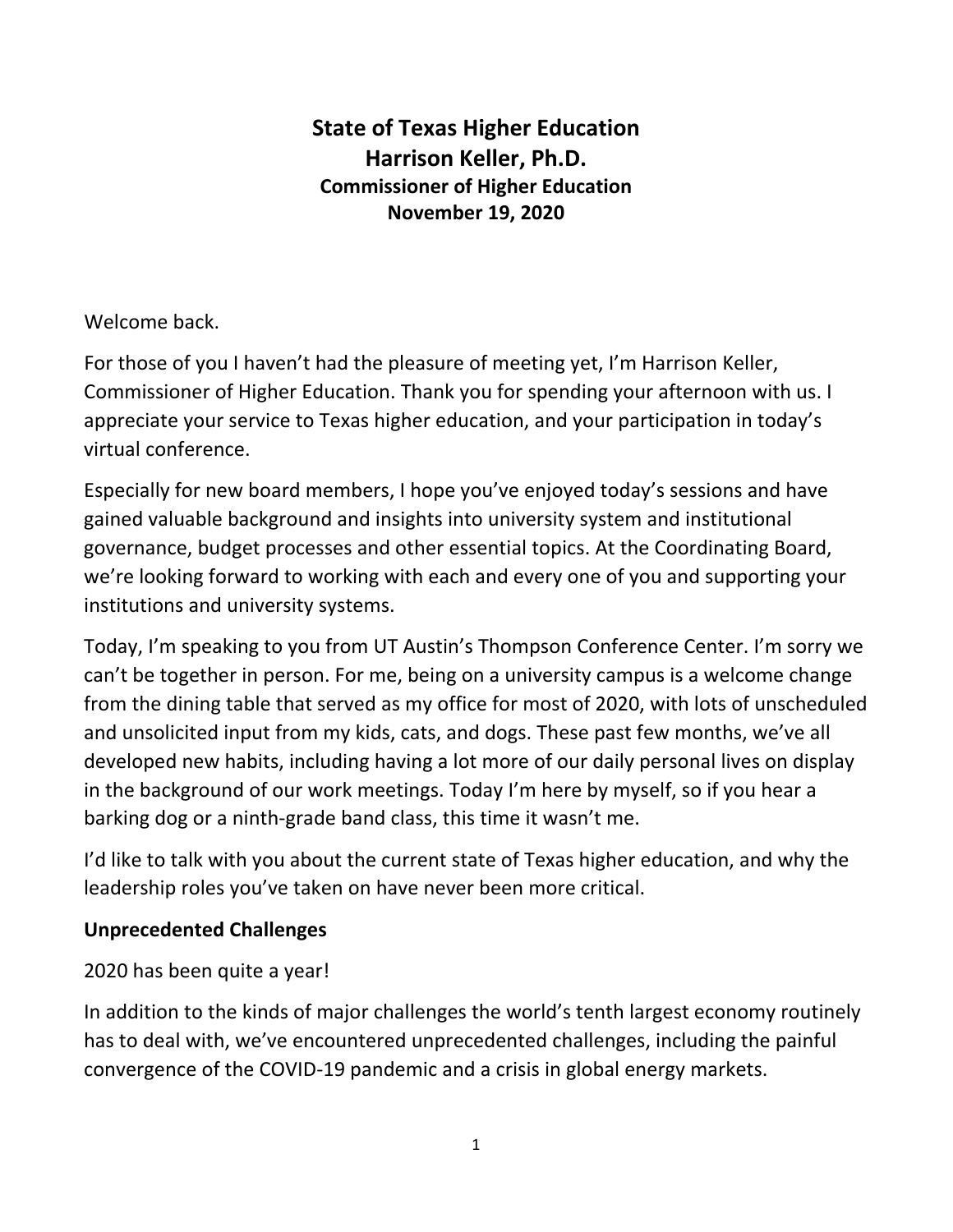The shocks to our state economy have been profound.

Since March, [nearly 3.8 million](https://apps.texastribune.org/features/2020/texas-unemployment/?_ga=2.164934271.1774464909.1604844267-1613552944.1604844267) Texans have applied for unemployment. In September, the unemployment rate was about 8.3% – down from a high of about 13% in May – but still more than double what it was at the beginning of the year. Sales tax collections, which are the major source of revenue for the state budget, were down about 6.1% in September from September 2019, but they were down about 13.2% in May, which was the steepest year-over-year decline in more than a decade.

These past months aren't like anything we ever imagined we would experience. We went from one of the most robust economies in state history to having millions of Texans out of work and business shuttered, and many of those same jobs may not come back. Meanwhile, the threat of COVID-19 continues to disrupt our lives and livelihoods.

The COVID-19 pandemic has entailed massive costs for our colleges and universities in the hundreds of millions of dollars, not only with new costs of converting to online instruction and operations, moving students off-campus, and setting up new COVID-19 mitigation strategies and testing centers, but also with a simultaneous collapse of multiple revenue streams from housing, food service, events, athletics, and philanthropy. For our colleges and universities, this has been the most significant disruption to their operations since the end of the Second World War.

I commend Texas colleges, universities and systems for their swift and creative responses that prioritized the safety of students, faculty, and staff. Institutional leaders and faculty have been working tirelessly to support students' continued academic progress and success, including converting nearly all of their courses to online delivery, changing academic calendars, standing up emergency financial aid, and buying thousands of laptops and hotspots. Institutions have also been active partners in their communities' public health responses, not only through their hospitals and clinics but also by donating personal protective equipment, re-engineering respirators, sanitizing masks, and 3-D printing face shields.

It has not been easy, and while so much remains uncertain, it is certain that more hard work is still ahead.

Throughout this crisis, our primary roles at the Coordinating Board have been to act as a resource, partner, and advocate for Texas higher education. In particular: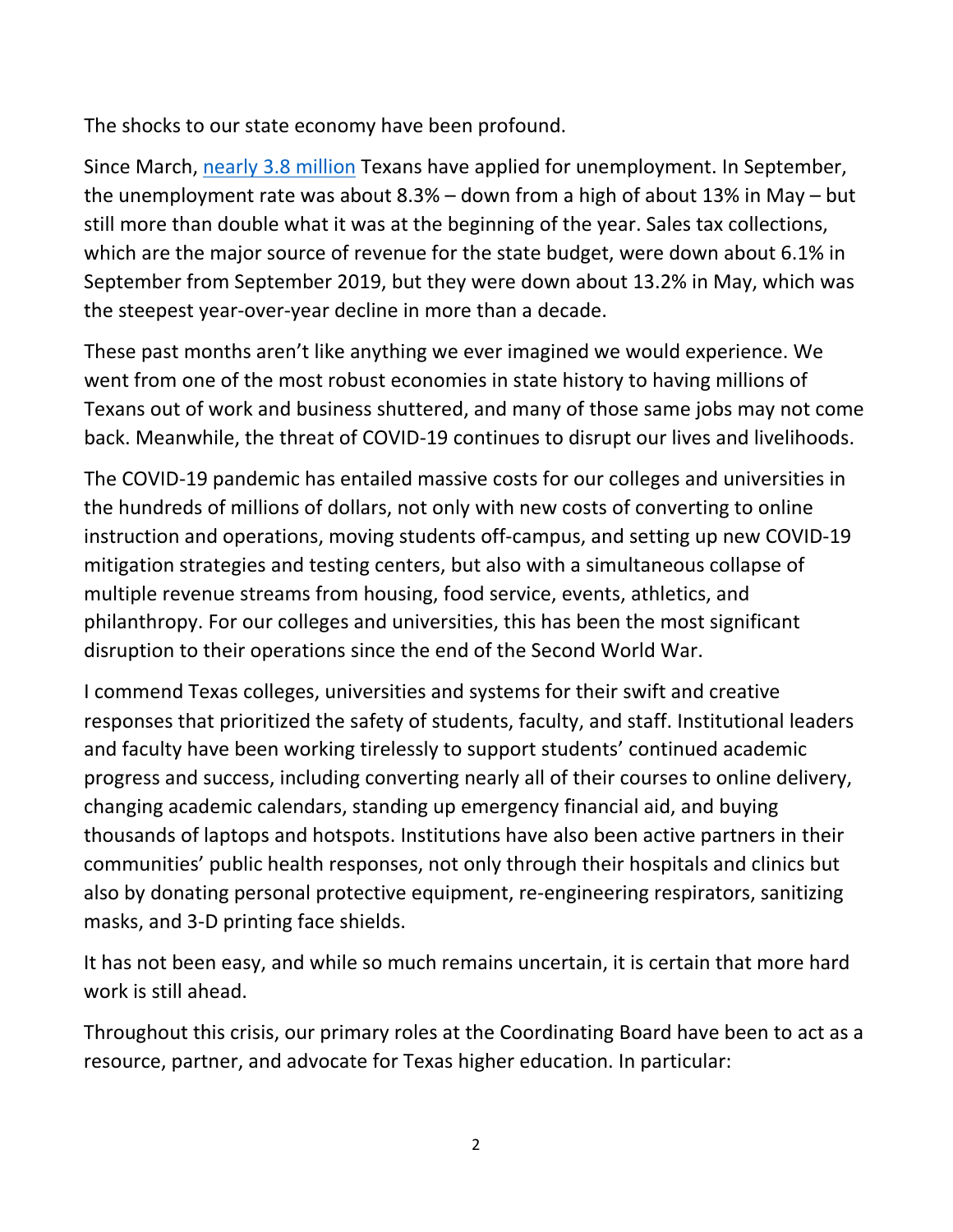- We've been working closely with the governor, legislative leadership, and other state agencies to provide regulatory flexibility to help institutions adapt to COVID-19 and continue to serve students.
- We've been partnering with the [Texas Higher Education Foundation](https://txhigheredfoundation.org/covidfund/) and state and national philanthropies to raise private funds for emergency student aid for our public and independent institutions.
- And, we continue to support our higher education institutions to help them ensure continuity of campus operations and instruction for students.

The most significant recent actions we've been able to take have come about because of the [commitment](https://gov.texas.gov/news/post/governor-abbott-announces-additional-118-million-in-federal-funding-to-support-texas-higher-education) by Governor Abbott and legislative leadership of \$175 million for higher education from the Governor's Emergency Education Relief Fund, which is also referred to as GEER.

Most of these funds were dedicated to student financial aid, including \$57 million to protect our need-based financial aid programs from coronavirus-related budget cuts, and another \$46.5 million for emergency financial aid for students who were adversely impacted by the pandemic.

An additional \$46.5 million was allocated to help Texans who have some college credit but no credential and to help displaced Texas workers who need to reskill and upskill with short-term credentials so they can rejoin the workforce, get back on their feet, and help drive the recovery of the state economy. The remaining funds will support high-quality digital learning and the modernization of our state educational and workforce data infrastructure, so we can focus our resources effectively and efficiently and support continuous improvement.

This financial support represents a powerful statement from our Texas state leadership — leadership you're not seeing in every other state. They recognize the critical role higher education needs to play in driving the state's recovery and are investing in the future of Texas.

To our institutional leaders, I also want to acknowledge your partnership in the design and strategic allocation of these funds. These are unique circumstances that require quick turnarounds, and the rapid distribution of these stimulus funds will make a real difference for students, institutions, and communities across Texas.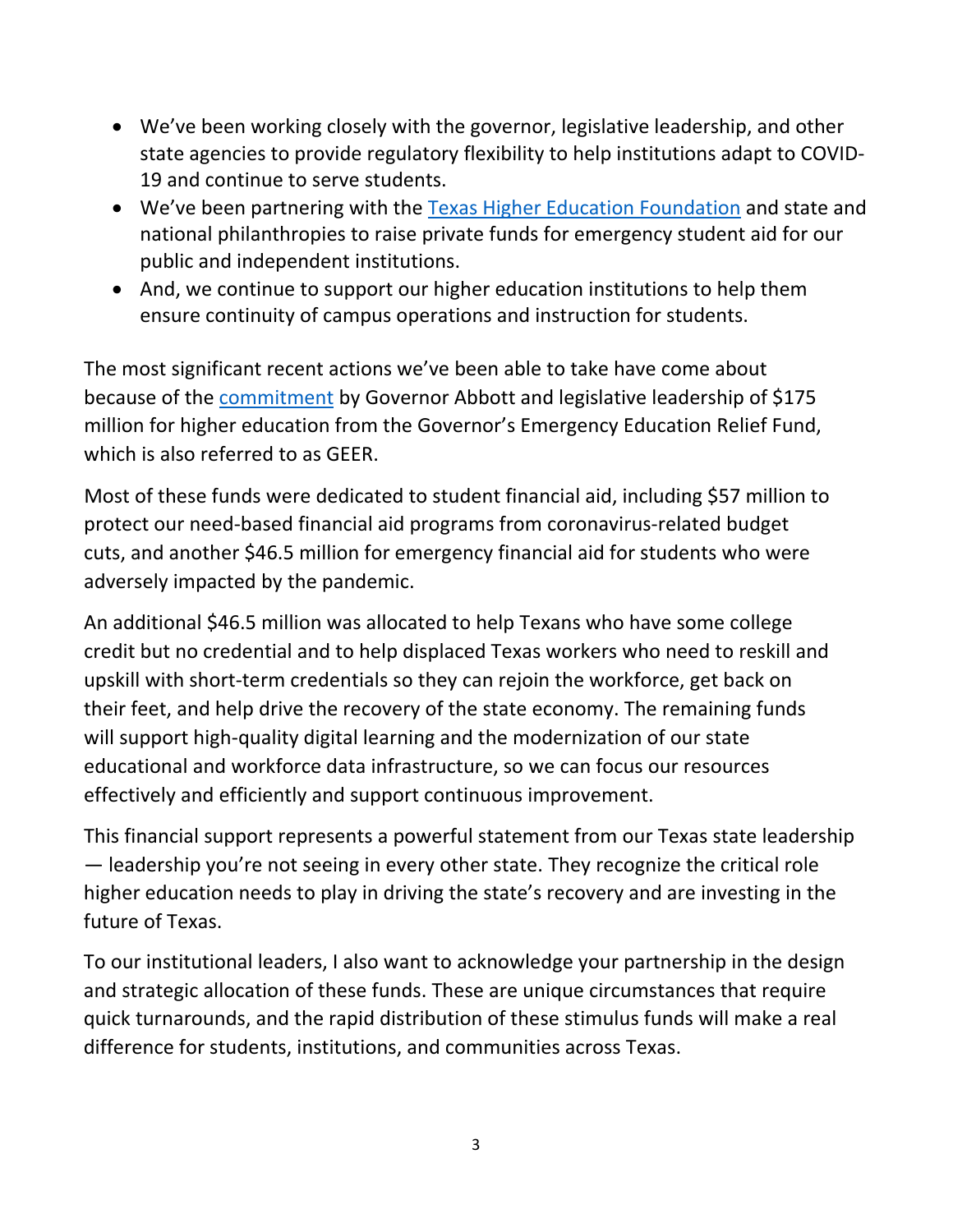Over the past several months, I've had many long conversations and late-evening communications with college, university, and system leaders and board members. Despite the scale of the challenges we're still facing, we all recognize higher education is an essential part of the solution for how Texas will adapt, overcome, and emerge even stronger.

In fact, this work is already underway, though it will have to accelerate over the next several months and into the coming years.

Our community and technical colleges and universities are gearing up to expand access, so more Texans can achieve high-value postsecondary credentials than we've ever served before. All our institutions are rapidly expanding the ways they leverage digital learning. Our institutions also continue to work at the frontiers of knowledge – leading discoveries and insights that will power a brighter, more competitive, Texas future.

Today, we are in the early stages of a historic transformation in higher education. The way forward will require bold leadership, strategic investment, stronger partnerships, and true grit for the benefit of all of Texas.

#### **Serving Texans**

Even before the COVID-19 pandemic hit us, we had identified gaps in our postsecondary talent pipelines that threaten our long-term competitiveness. In particular, we were slowly losing ground in the percentages of students who enrolled in college directly after high school, and large numbers of Texans who did enroll were dropping out of postsecondary education.

The U.S. Census [estimated](https://data.census.gov/cedsci/table?g=0400000US48&y=2018&d=ACS%205-Year%20Estimates%20Data%20Profiles&tid=ACSDP5Y2018.DP02) nearly 3.9 million Texans – about one out of every five age 25 or older – had earned some college credit but had not earned a credential. State and national data also signaled disproportionate problems in postsecondary opportunities and outcomes for Texans who are low-income, Black or Hispanic, or live in rural communities. And, despite clear and compelling evidence that new jobs increasingly require credentials beyond high school, multiple studies raised significant concerns about [public confidence](https://medium.com/third-way/americans-agree-higher-education-is-crucial-b5be4a4f830b) that higher education is accessible and worth the financial risks.

In response, Governor Abbott rebooted the [Tri-Agency Workforce Initiative](https://gov.texas.gov/news/post/governor-abbott-charges-tri-agency-workforce-initiative-with-continued-transformation-of-workforce-development) earlier this year, with new charges designed to expand educational and workforce opportunities for all Texans and promote better collaboration among the Coordinating Board, Texas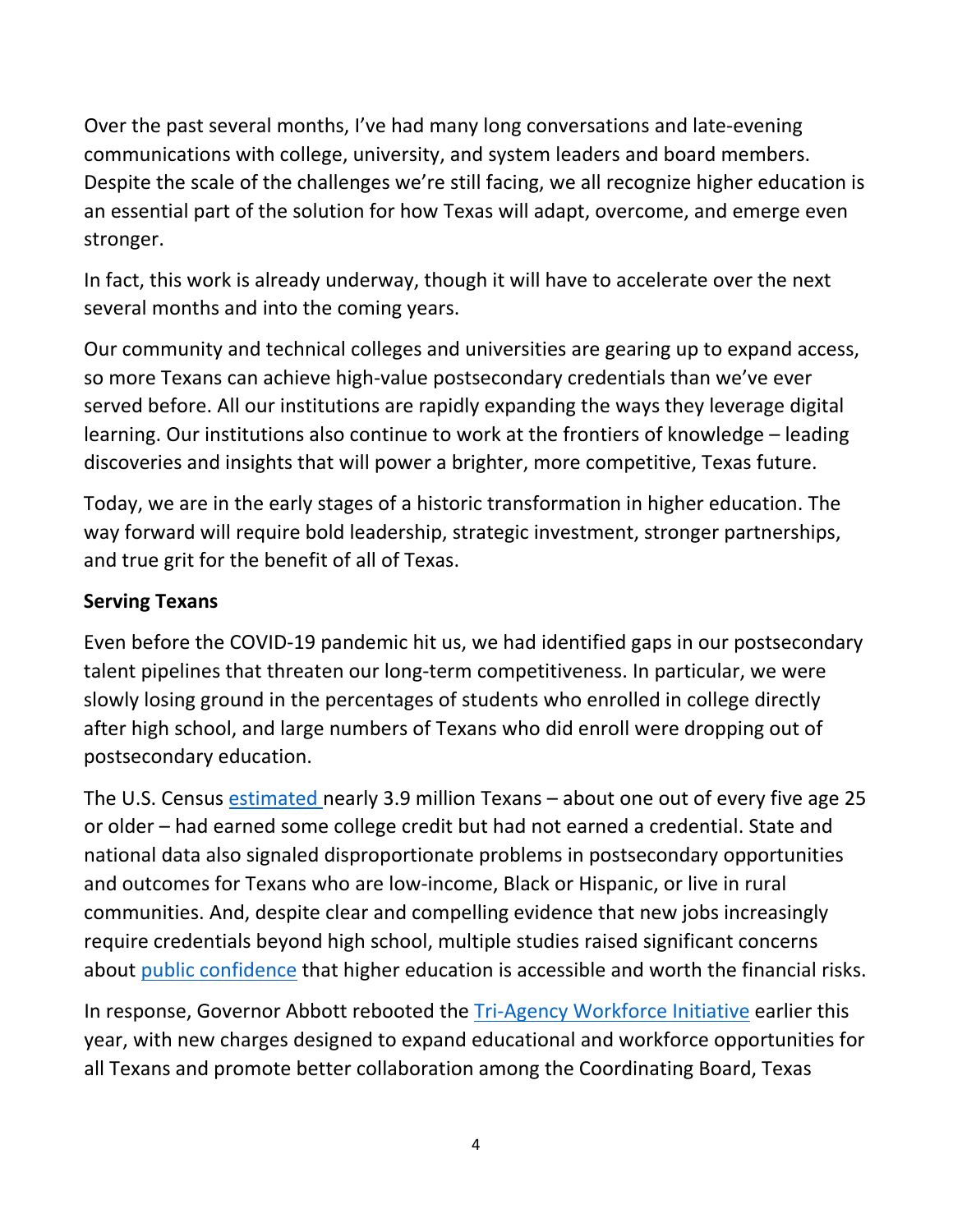Education Agency, and Texas Workforce Commission. We have just released a new Tri-Agency report, and I'm looking forward to the collaborative work ahead.

At the Coordinating Board, we also redesigned and relaunched our GradTX initiative to expand opportunities for adults with some college credit but no credential, working with the Greater Houston Partnership and Houston area colleges and universities.

GradTX 2.0 takes a comprehensive regional approach to expand the number and diversity of Texans who complete high-value credentials. It includes targeted grants to institutions, student financial aid, coordinated marketing, data insights, and advising to help adult students re-enroll in institutions that best fit their academic, career, or personal needs.

The COVID-19 pandemic has dramatically increased the urgency of our work to promote reskilling and upskilling. It has unleashed suffering and grief across our state and our nation. It has also accelerated changes underway in our economy that underscore the importance of high-value postsecondary credentials, as illustrated by [disproportionate](https://www.wsj.com/articles/the-covid-economy-carves-deep-divide-between-haves-and-have-nots-11601910595?st=z88ix7da1ph6sy1&reflink=article_email_share) job losses for workers without degrees. [Unemployment rates](https://cew.georgetown.edu/cew-reports/jobtracker/#unemployment-tracking) for workers with only high school diplomas or with some college but no postsecondary credential are about twice the unemployment rates for workers with bachelor's degrees.

Individual Texans know they may need additional education and training to get back on their feet. For example, in a recent poll we conducted of Texans who have some college and no credential, more than a third of the respondents said they had lost or left their jobs due to the pandemic; more than half said they expected they would need to reenroll and complete a degree or certificate in the next 12 months.

However, more than 70% of these Texans with some college and no credential responded that if they had support in covering program costs, job placement services, and in some cases help finding childcare, they would be likely to re-enroll and complete a credential. This kind of data is immensely helpful for institutions and for our agency as we work together to refine marketing, outreach, and student support strategies.

At the Coordinating Board, we are responding to these critical needs – especially through the strategic investment of GEER funds, our GradTX 2.0 efforts, and our collaborative work with our Tri-Agency partners to support the reskilling and upskilling of the Texas workforce.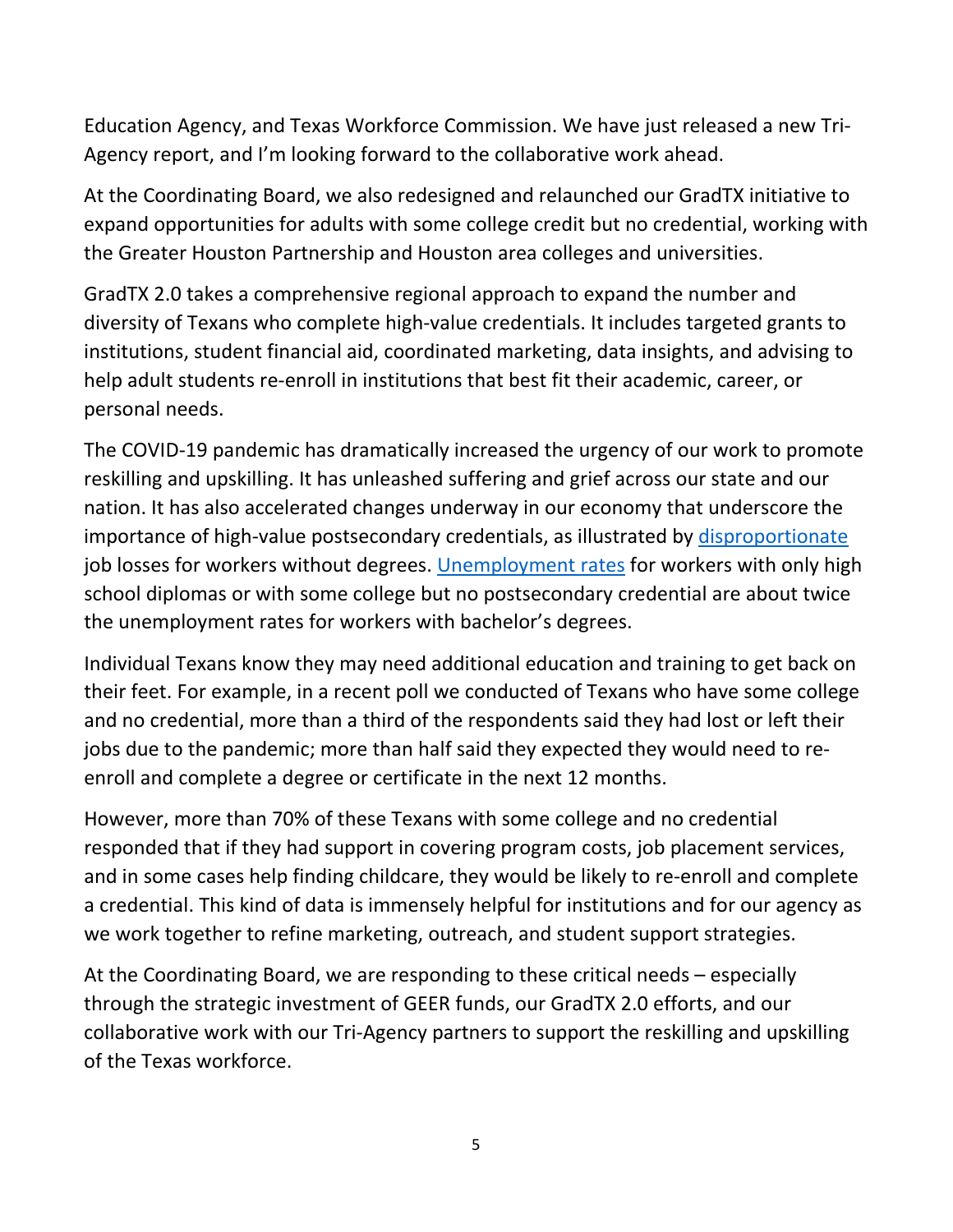In particular, the important work we've begun in Houston as part of GradTX 2.0 is highly scalable, and we're eager to work with other institutional and community partners to advance this initiative throughout Texas. For example, we recently expanded the scope of technical analyses to support institutions statewide. One product of that work is an interactive Texas [labor market tool](https://brookingswof.shinyapps.io/TX_workforce_dev_app/) we developed with the Brookings Institution.

This tool was designed to assist institutions as they prepare applications for the \$46.5 million in GEER funds that have been allocated for reskilling and upskilling. In the next several months, we will continue to refine and expand resources for analyzing and sharing timely labor market data with higher education institutions, employers, and the public, working closely with our colleagues at the Texas Workforce Commission.

#### **Innovating with Technology**

Texans have a long track record of innovating through adversity, and this year has been no exception. So, while 2020 has brought unprecedented challenges, it has also presented extraordinary opportunities to accelerate the pace of innovation in teaching and learning and exemplify the entrepreneurial spirit of Texas colleges and universities.

Imagine if I had gotten up and said a year ago that our colleges and universities would be able to transition almost all their courses online within about two weeks. That would have sounded crazy. However, that's exactly what happened. Remember those old criticisms about colleges and universities being resistant to technology and slow to change? That got blown out of the water in about two weeks in March.

#### This was amazing.

Many of you might point out there are important differences between emergency online instruction and high-quality digital learning. And, you're right. Faculty raced to convert courses to online delivery, and campus instructional support staff were suddenly called on to support thousands of new online courses. Sometimes the technology didn't deliver, and sometimes the course redesigns didn't achieve the intended quality and accessibility the first time they were rolled out.

Still, what I have consistently heard from faculty and institutional leaders across the state and the nation is that as the creative energy of students, faculty, departments, and whole institutions was suddenly thrust into digital learning, a panoply of new ideas and experiments have emerged, including major changes to courses, programs, calendars,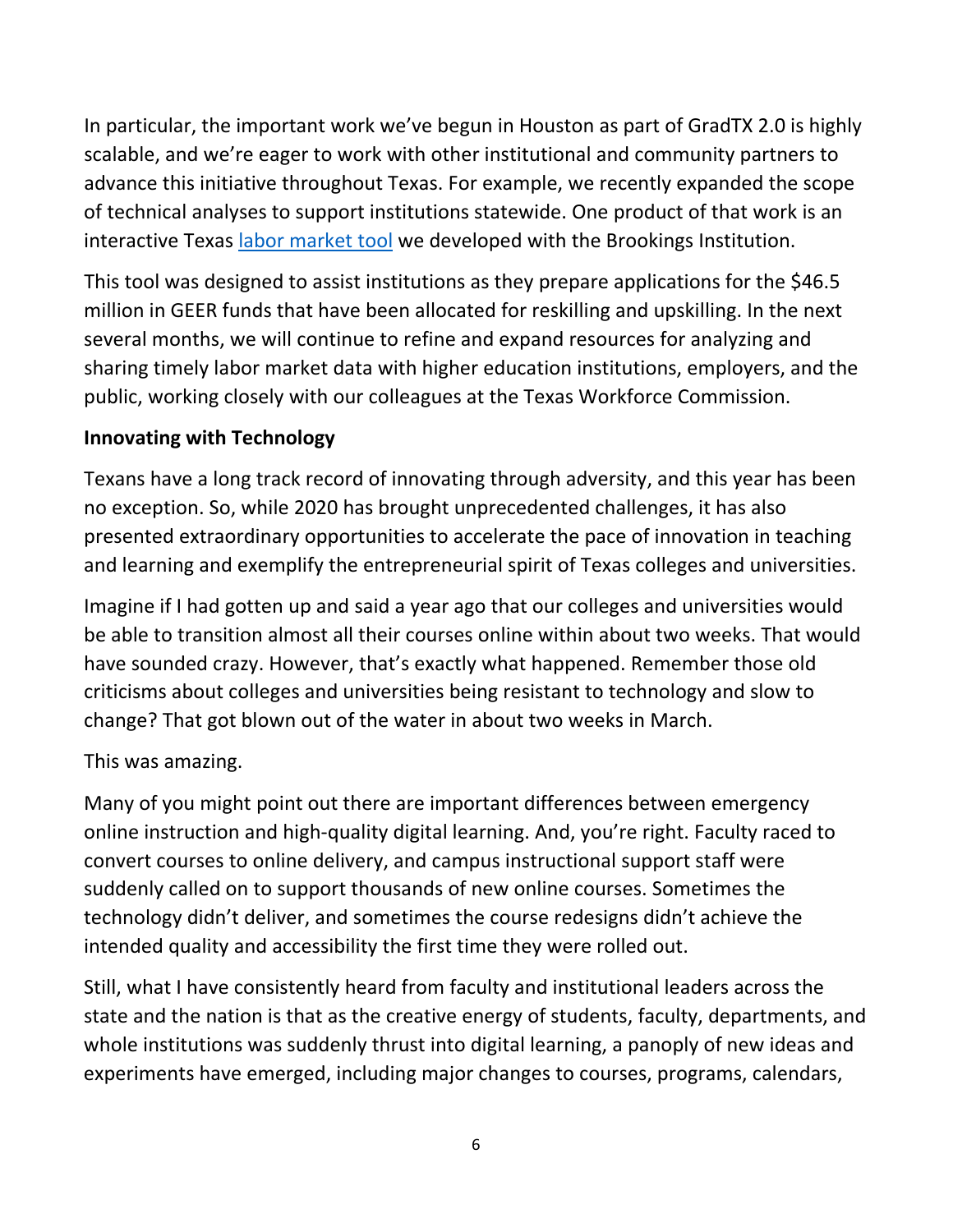and the use of physical spaces and technology, far beyond anything we might have anticipated a year ago.

Now is a critical time when we need to get behind our faculty innovators, share what we're learning about effective design for learning, and advocate for resources, policies, and partnerships that allow educational innovation to flourish and scale. That's why I was grateful to the governor and legislative leadership for committing a portion of GEER funding to strengthen the quality of digital learning and reduce the costs of instructional materials to students.

These funds will support Texas faculty innovators and their campus support units in creating and improving digital resources to share across institutions, including digital course materials for the most commonly transferred core courses, college readiness materials, and workforce education programs, all of which will be available free of charge to students.

Thanks to support from the legislature, we have already launched the **OERTX Repository** for these and other open digital resources, and right now, faculty teams at public and independent institutions across the state are working on applications for the GEERfunded [Open Educational Resources Course Development and Implementation Grant](https://reportcenter.highered.texas.gov/correspondence/general-correspondence/rfa-oer-grants/)  [Program.](https://reportcenter.highered.texas.gov/correspondence/general-correspondence/rfa-oer-grants/) We've also created a new office within our agency to support digital learning. We look forward to partnering with your institutions to support their vital work to leverage new technologies for teaching and learning.

We are also working to better align college and career advising with students' needs.

Historically, one of the limiting factors in Texas students' educational and career pathways has been access to high-quality advising. As we know, students traditionally gain access to advising when they're already enrolled in institutions. However, a growing number of students take courses from multiple institutions. Also, many students — especially students whose parents don't have postsecondary credentials aren't aware of the full range of options available to them.

So, on behalf of the Tri-Agency Initiative, the Coordinating Board is leading a statewide effort — in partnership with institutions of higher education, school districts, employers, and state and national organizations — to innovate and strengthen college and career advising. Our aim is to ensure all Texas students — from middle school through adult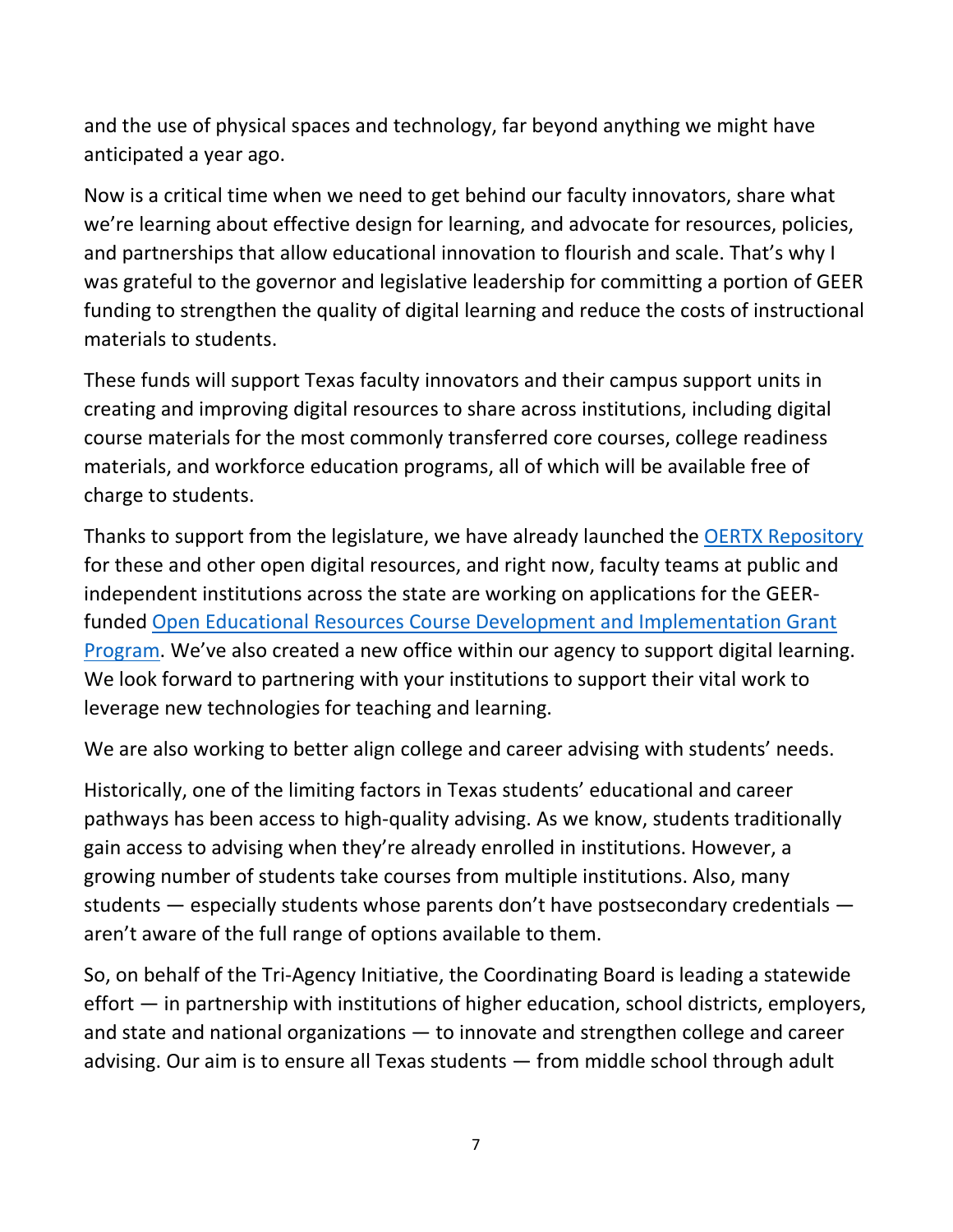learners — have access to high-quality college and career advising, including welldesigned digital resources and well-trained counselors and advisors.

These resources will include curated information for students and their families, virtual advising, an [artificial intelligence chatbot](https://reportcenter.highered.texas.gov/correspondence/general-correspondence/statewide-chatbot-expand-college-access/) that can text personalized reminders and guidance to students, data dashboards for advisers and institutional leaders, and the [Texas OnCourse](https://texasoncourse.org/) digital academy with extensive just-in-time training and support for counselors and advisors across the state.

In all this work, it is imperative we remain thoughtful about how we support innovations and leverage new technologies in digital learning and in new approaches to advising. We must keep in mind the difficult and expensive lessons we've learned about developing, refining, and scaling digital courseware, while at the same time taking full advantage of these unprecedented opportunities to build upon those lessons we learned. This work is essential for Texas to accelerate its economic recovery and provide the resilient, highly competitive workforce our future will demand.

## **Charting the Course**

Ensuring Texas' continued economic competitiveness was a guiding principle for the state's *60x30TX* [higher education plan](http://www.60x30tx.com/) – especially the central goal that by 2030, at least 60% of workers between the ages 25-34 should have earned a postsecondary credential. When it was adopted in 2015, the *60x30TX* plan was a bold step forward, and since then, it has played a valuable role in shaping state policy conversations about how to expand opportunities for Texans to achieve the credentials and skills our economy increasingly demands.

While the state has made steady progress on most of the *60x30TX* metrics since the plan's adoption, in recent years the rate of improvement has slowed. Last year, we had already begun to consider what types of changes might be required to realize the broader vision of *60x30TX*. In fact, one of the governor's new charges to the Tri-Agency initiative was to assess whether the *60x30TX* goals needed to be refined to better reflect the state's current needs.

The disruptions caused by COVID-19 have intensified the significance of this work, threatening higher education's momentum in Texas while simultaneously elevating its importance.

And, we must respond swiftly.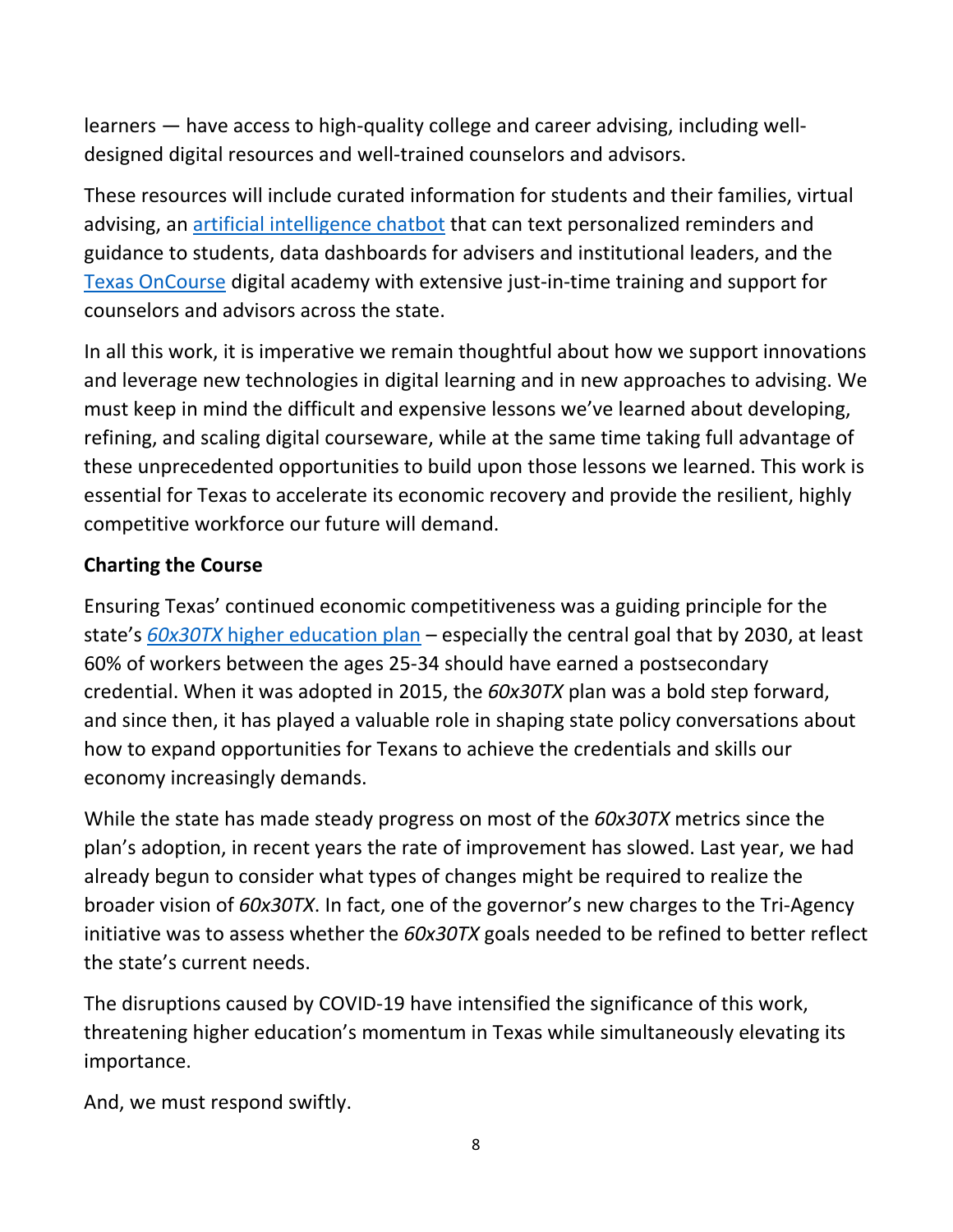Enrollments at the colleges and universities most Texans attend are generally down. Many students are suddenly at risk of being off-track to complete their credentials. This immediate challenge represents a long-term threat for these individuals, their communities, and our state.

After the Great Recession, nearly all new jobs created in the United States and 85% of the new jobs created in Texas required at least some education beyond high school. And today, early steps toward economic recovery already appear to be leaving those without postsecondary credentials behind. The current recession is also the most inequitable our nation has seen since unemployment data has been tracked. Women, Black and Hispanic Texans, low-income Texans, and Texans in rural communities have disproportionately lost jobs and are seeing slower return to employment.

That is why we have launched an initiative to assess and update the *60x30TX* plan to be responsive to what Texas needs now from higher education. Those needs include:

- Expanding the plan's focus to include adults and nontraditional students,
- Identifying and prioritizing the kinds of high-value credentials that are especially important for current and future workforce needs,
- Leveraging higher education's research and development capabilities, and
- Advancing access and outcomes equitably so all Texans can have opportunities to participate in and contribute to the great benefits of our state.

We look forward to working with institutions, employers, policymakers, and other stakeholders across the state in this effort.

Today, data are among our most important assets – to help refine our strategies, inform decision making, drive improvement, and focus resources where they're most needed.

The Coordinating Board is the steward of the state's combined state educational and workforce data infrastructure, which includes rich data from school districts, colleges, universities, state agencies, and national partners. We are now leveraging this data to understand who has been most impacted by COVID-19, what kinds of occupations and skills might be most important for driving economic recovery, and how we need to improve short- and long-term educational and training pipelines.

As I mentioned earlier, a portion of the GEER funding we received is being used to support the modernization of our data infrastructure and to make data more accessible and useful. This new data infrastructure will include interactive advising tools so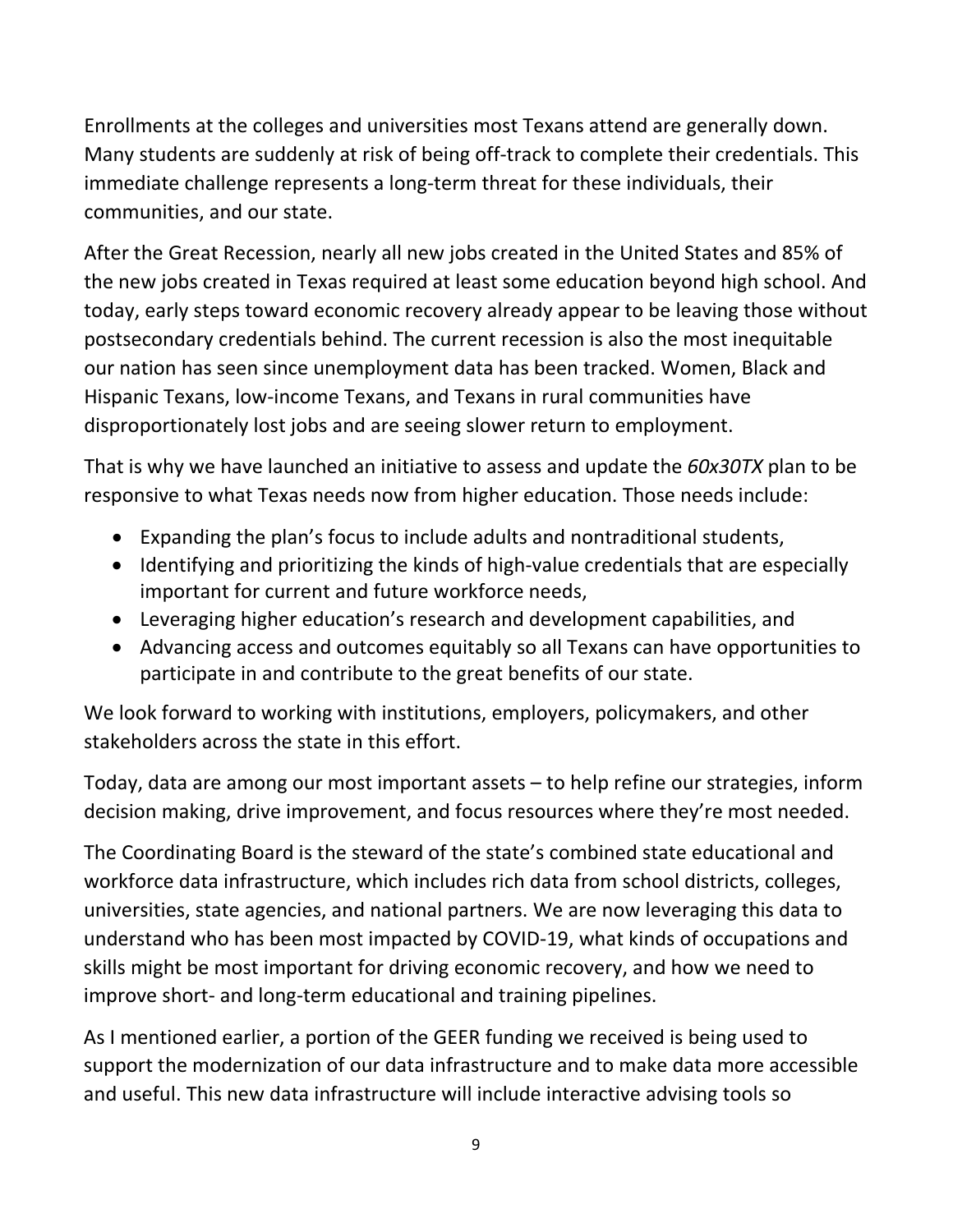students can find and compare educational programs and training opportunities, view potential costs and earnings, and connect with postsecondary programs.

We are currently licensing and developing several tools and dashboards for institutions to help inform local decision making. For example, we recently negotiated an agreement with the National Student Clearinghouse to provide all our public institutions with dashboards so they can understand where Texas students enroll and complete. We will also provide secure tools that allow every college and university to monitor and support individual student progress. Texas will be the first state that will enable all public colleges and universities — and any independent colleges that opt in — to monitor and analyze their students' progress-to-credentials.

Building on the work we've already started through the Tri-Agency Workforce Initiative, GradTX 2.0 and other initiatives, we will continue to work closely with our partners to provide actionable intelligence for students and families, institutions, employers, and policymakers about educational opportunities and workforce needs.

### **Closing**

This year has brought about profound challenges, and there is still a great deal of hard work ahead. Yet, I remain optimistic, and I hope you do too.

I am confident that Texas can come through these crises and emerge even stronger, and Texas higher education will be an essential part of the solution.

Yes, our students and institutions have experienced severe financial shocks, but this isn't a time to try to backfill lost revenue, hunker down, and hope things get back to normal.

Now, our priority needs to be laying foundations for economic recovery and a better, more just future. In our agency, as in your institutions, we have to push ourselves to ask hard questions about the impact of what we've been doing, examine how well and how fairly we're serving the students entrusted to us, and share concerns and insights. In some cases, we've had to make hard decisions to change the ways we're working. The ideas and energy of Texas higher education leaders, faculty, and students will continue to be essential for accelerating our path through these incredibly challenging times. And, we need to hear new voices, including employers and communities whose perspectives have not always been heard.